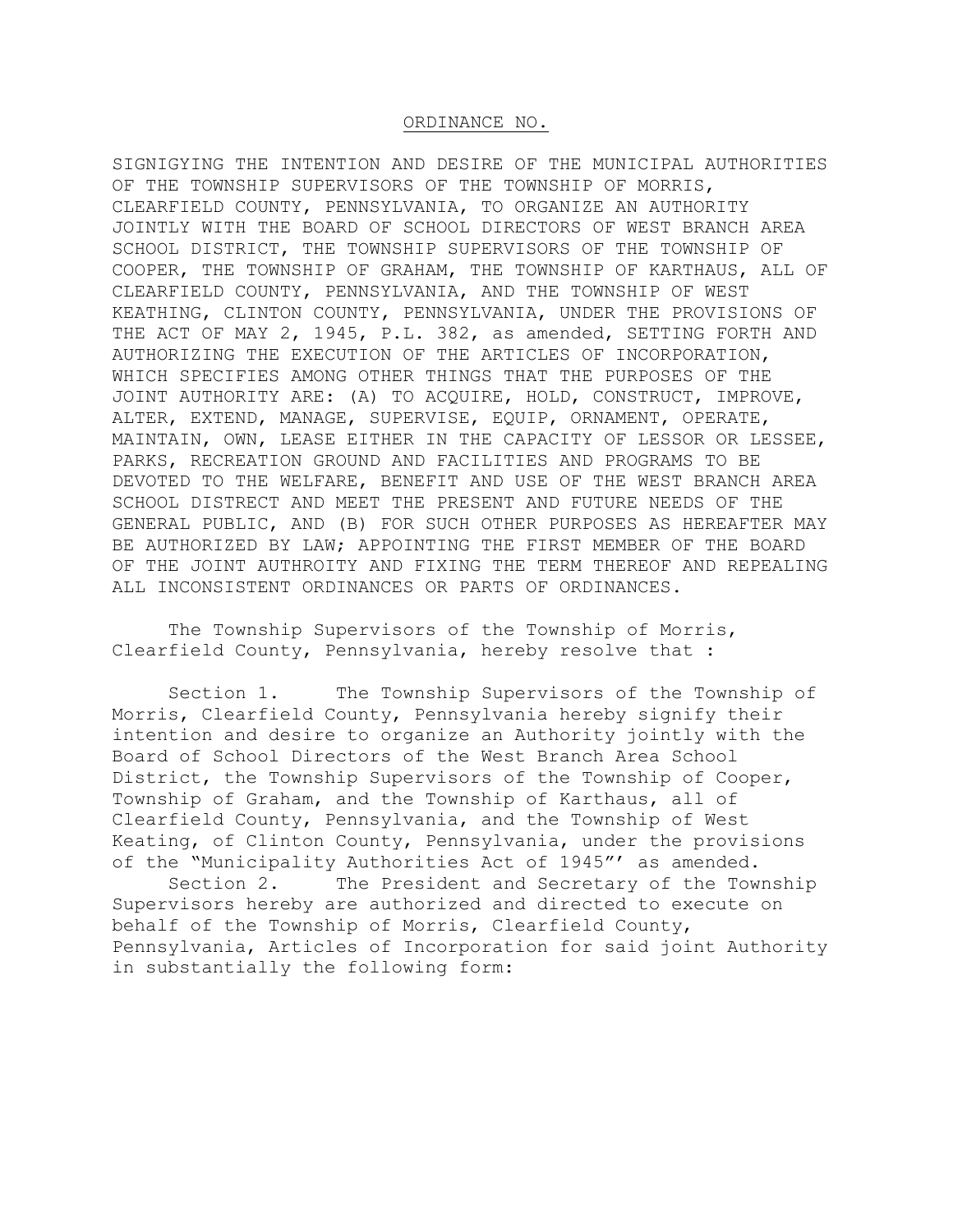## ARTICLES OF INCORPORATION

### TO THE SECRETARY OF THE COMMONWEALTH OF PENNSYLVANIA

 In compliance with the requirements of the Act of May 2, 1945, P.L. 382, as amended, known as the "Municipality Authorities ACT OF 1945", and pursuant to Resolutions and Ordinances adopted by and respective municipal authorities of the West Branch School District, the Township of Cooper, the Township of Graham, the Township of Karthaus, the Township of Morris, all of Clearfield County, Pennsylvania, expressing the intention and desire of the municipal authorities of said municipalities to organize a joint municipal authority under said Act, the said municipalities do hereby certify:

- 1. The name of the Authority is "WEST BRANCH AREA PARK AND RECREATION AUTHORITY".
- 2. The said Authority is formed under the provisions of the Act of May 2, 1945, P.L. 382, known as the "Municipality Authorities Act of 1945", as amended and supplemented for the following purposes:
	- a. To acquire, hold, construct, improve, alter, extend, manage, supervise, equip, ornament, operate, maintain, own, lease, either in the capacity of Lessor or Lessee, parks, recreation grounds and facilities and programs to be devoted to the welfare, benefit and use of the West Branch School District and meet the present and future needs of the general public.
	- b. For such other purposes as hereafter may be authorized by law.
- 3. No other Authority has been organized under the Act of May 2, 1945, P.L. 382, known as the "Municipality Authorities Act of 1945", as amended and supplemented, or under the Act of une28, 1935, P.L. 463, as amended and is in existence in or for any of the incorporating municipalities, other than the Allport Municipal Authority, in Cooper Township, Clearfield County, Pennsylvania.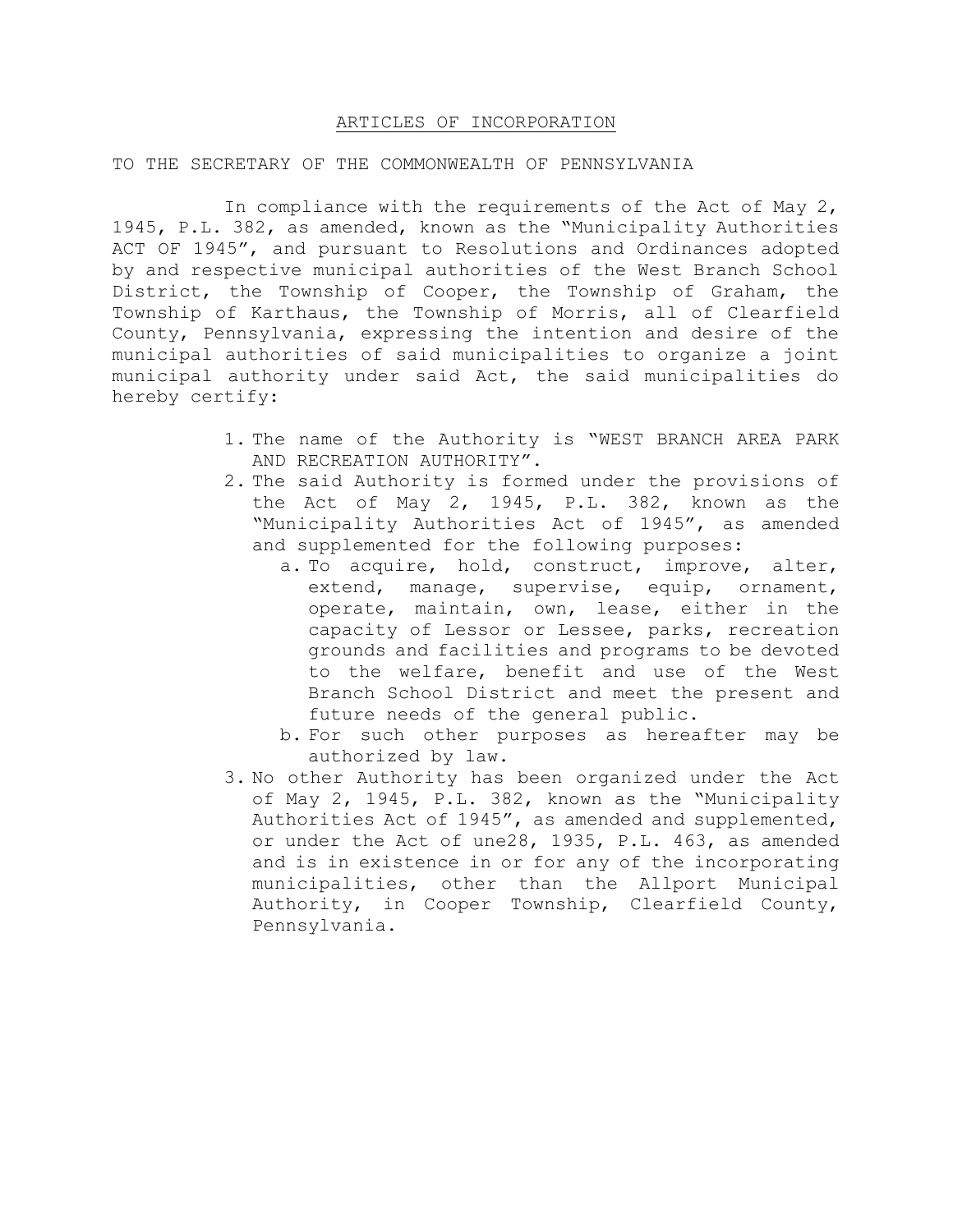4. The Names of the incorporating municipalities are: West Branch Area School District, Clearfield County, Pennsylvania The Township of Cooper, Clearfield County, Pennsylvania The Township of Graham, Clearfield County, Pennsylvania The Township of Karthaus, Clearfield County, Pennsylvania The Township of Morris, Clearfield County, Pennsylvania The Township of West Keating, Clinton County, Pennsylvania 5. The Names and Addresses of all municipal authorities

> West Branch Area School District Clearfield County, Pennsylvania

of said incorporating municipalities are:

| Office                                  | Name                 | Address          |
|-----------------------------------------|----------------------|------------------|
| President and Director                  | Donald Murray        | R.D.             |
|                                         |                      | Morrisdale, Pa.  |
|                                         |                      | 16858            |
| Vice President and                      | William Folmar       | R.D.             |
| Director                                |                      | Morrisdale, Pa   |
|                                         |                      | 16858            |
| Secretary and Director Robert L. Eyerly |                      | Morrisdale, Pa.  |
|                                         |                      | 16858            |
| Director                                | Richard Clyde        | R.D.             |
|                                         |                      | Philipsburg, Pa. |
|                                         |                      | 16866            |
| Director                                | (Mrs.) Shirley Coble | R.D.             |
|                                         |                      | Morrisdale, Pa.  |
|                                         |                      | 16858            |
| Director                                | Larry Cowder         | R.D.             |
|                                         |                      | Morrisdale, Pa.  |
|                                         |                      | 16858            |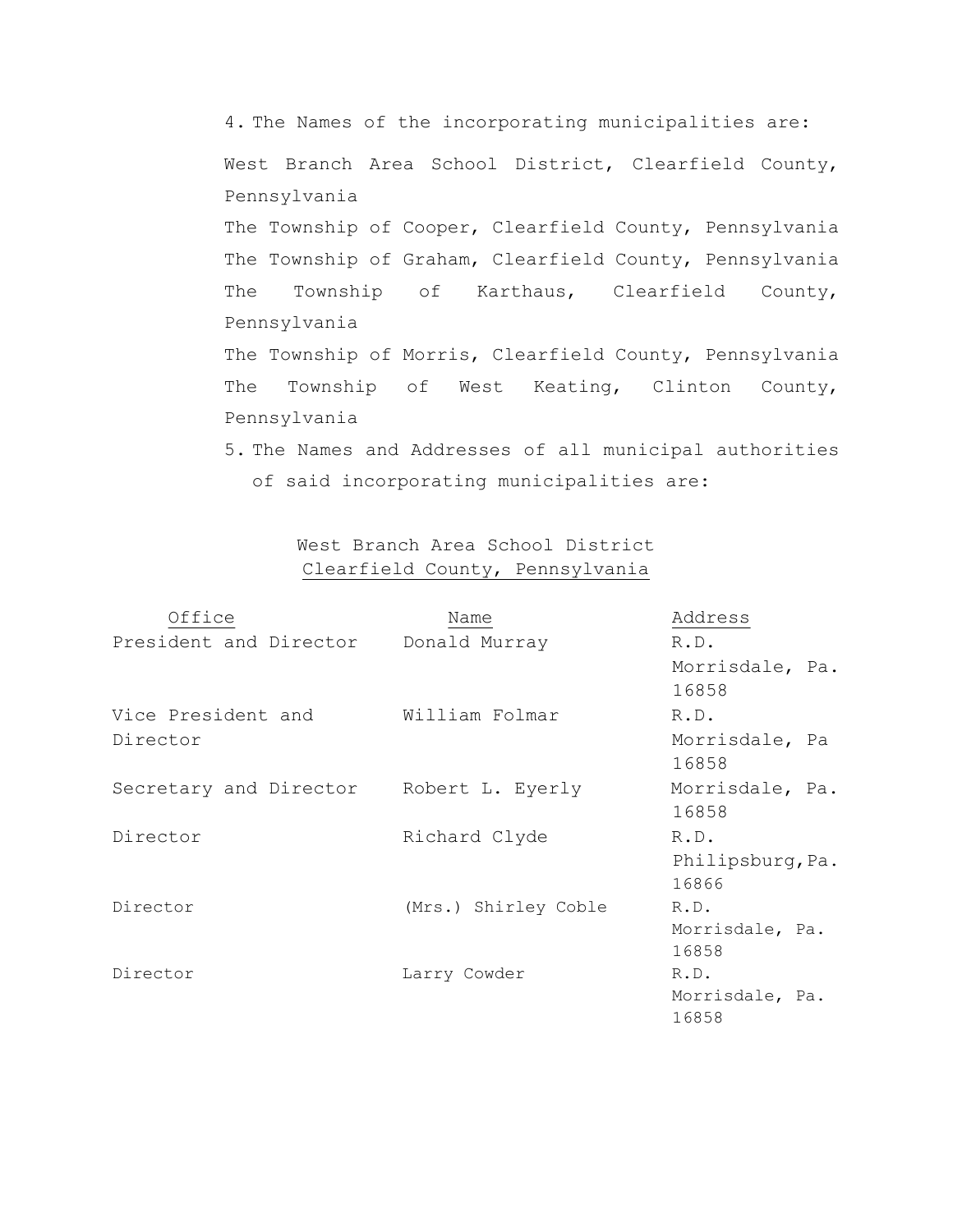| Office   | Name           | Address                           |
|----------|----------------|-----------------------------------|
| Director | Walter Janke   | Winburne, Pa.<br>16879            |
| Director | Joseph Nadzom  | Grassflat, Pa.<br>16839           |
| Director | Gail Francisko | R.D.<br>Philipsburg, Pa.<br>16866 |

# The Township of Cooper Clearfield County, Pennsylvania

| Office                 | Name                   | Address         |
|------------------------|------------------------|-----------------|
| President and Township | Michael Franek         | P.O. Box 18     |
| Supervisor             |                        | Drifting, Pa.   |
|                        |                        | 16834           |
| Secretary              | Rose Fenush            | P.O. Box 5      |
|                        |                        | Grassflat, Pa.  |
|                        |                        | 16839           |
| Township Supervisor    | John Mickney           | P.O. Box 93     |
|                        |                        | Drifting, Pa.   |
|                        |                        | 16834           |
| Township Supervisor    | Emil Schwiderske       | P.O. Box 114,   |
|                        |                        | R.D.            |
|                        |                        | Morrisdale, Pa. |
|                        |                        | 16858           |
|                        | The Township of Graham |                 |

# Clearfield County, Pennsylvania

| Office                 | Name              | Address         |  |
|------------------------|-------------------|-----------------|--|
| President and Township | Robert Hurtley    | R.D.            |  |
| Supervisor             |                   | Morrisdale, Pa. |  |
|                        |                   | 16858           |  |
| Secretary              | Ivan Kyler        | R.D.            |  |
|                        |                   | Morrisdale, Pa. |  |
|                        |                   | 16858           |  |
| Township Supervisor    | Reese Williams    | R.D.            |  |
|                        |                   | Morrisdale, Pa. |  |
|                        |                   | 16858           |  |
| Township Supervisor    | Norman G. Shimmel | R.D.            |  |
|                        |                   | Morrisdale, Pa. |  |
|                        |                   | 16858           |  |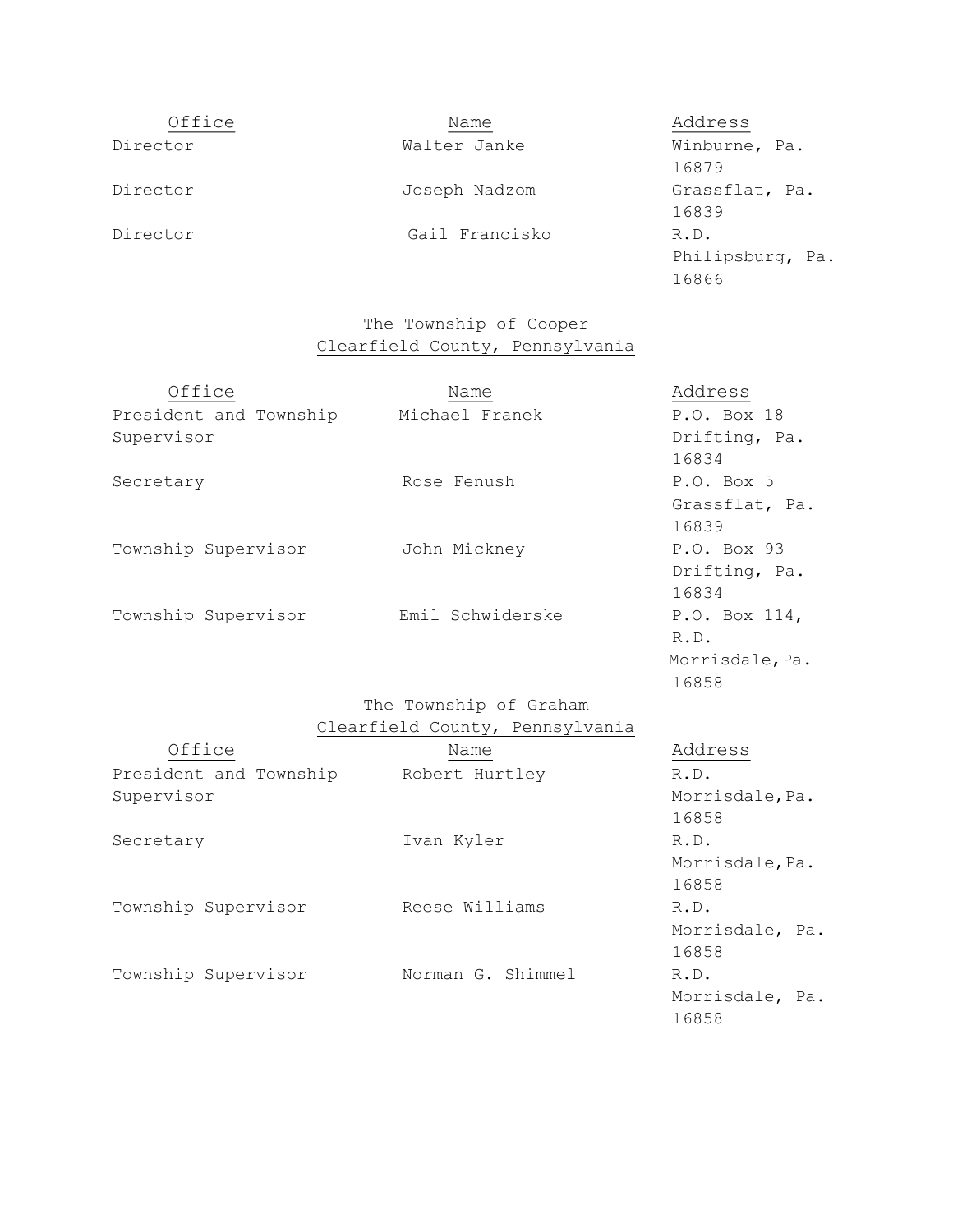|                                      | The Township of Karthaus        |                           |
|--------------------------------------|---------------------------------|---------------------------|
|                                      | Clearfield County, Pennsylvania |                           |
| Office                               | Name                            | Address                   |
| President and Township               | Eugene F. Shadeck               | Karthaus, Pa.             |
| Supervisor                           |                                 | 16845                     |
| Secretary                            | (Mrs.) Audrey M. Shadeck        | Karthaus, Pa.<br>16845    |
| Township Supervisor                  | Herbert E. Lucas                | Pottersdale, Pa.<br>16871 |
| Township Supervisor                  | James B. Coble                  | Pottersdale, Pa.<br>16871 |
|                                      | The Township of Morris          |                           |
|                                      | Clearfield County, Pennsylvania |                           |
| Office                               | Name                            | Address                   |
| President and Township               | Harold Smeal                    | Morrisdale, Pa.           |
| Supervisor                           |                                 | 16858                     |
| Secretary                            | Stanley Sones                   | Morrisdale, Pa.<br>16858  |
| Township Supervisor                  | Richard O'Dell                  | Munson, Pa.<br>16860      |
| Township Supervisor                  | Mike Hubo                       | Hawk Run, Pa.<br>16840    |
|                                      | The Township of West Keating    |                           |
|                                      | Clearfield County, Pennsylvania |                           |
| Office                               | Name                            | Address                   |
| President and Township<br>Supervisor | John Heichel                    | Pottersdale, Pa.<br>16871 |
| Secretary                            | (Mrs.) Roberta Firestone        | Pottersdale, Pa.<br>16871 |
| Township Supervisor                  | Jacob Williams                  | Pottersdale, Pa.<br>16871 |
| Township Supervisor                  | Charles Heichel                 | Pottersdale, Pa.          |

16871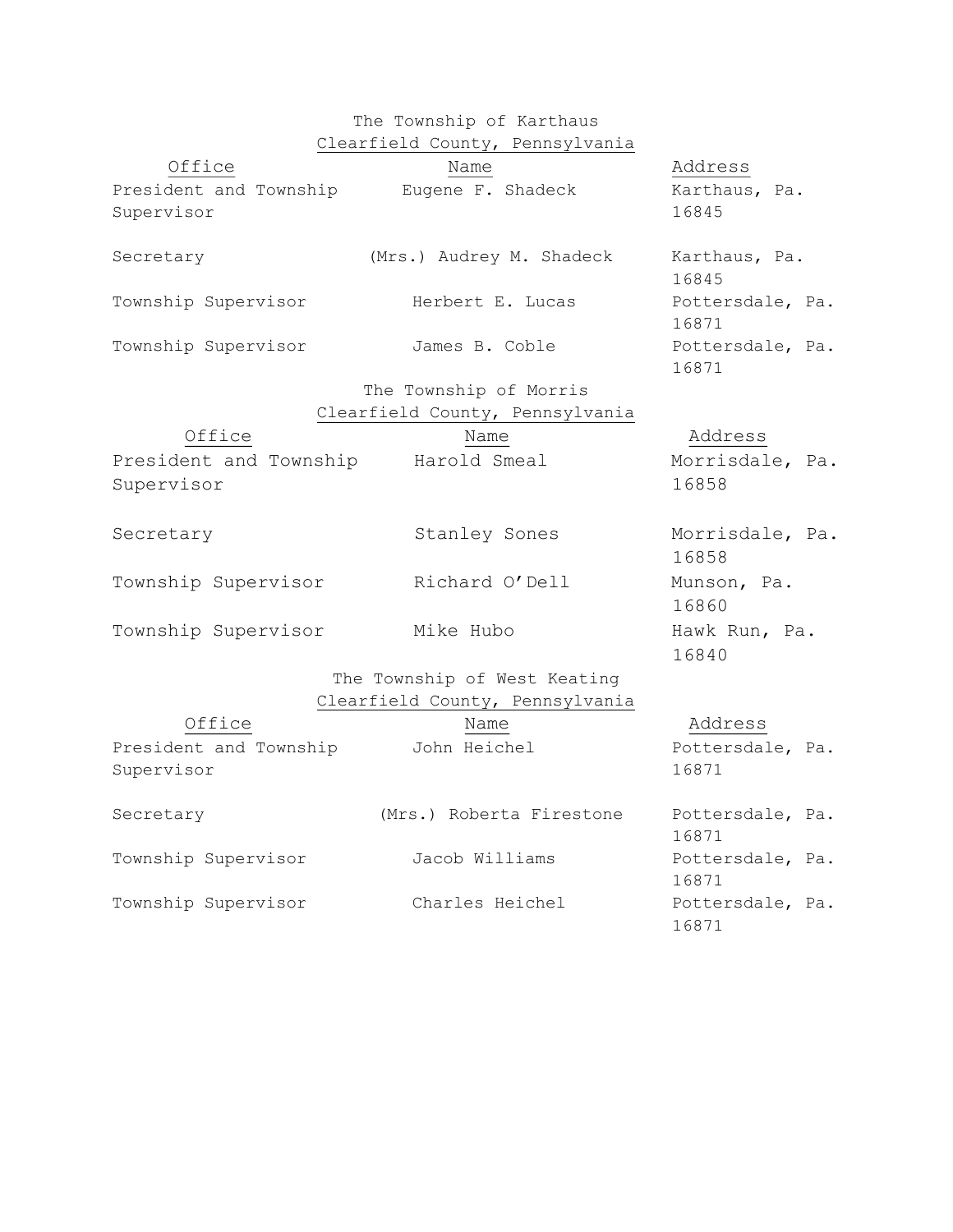6. The names and addresses and terms of office of the first members of the Board of the said Authority, each of whom is a resident and a citizen of the appointing municipality are as follows:

|                   |                  | Appointee of the |                |
|-------------------|------------------|------------------|----------------|
| Name              | Address          | Municipality of  | Term of Office |
| Halden Johnson    | Lanse, Pa. 16849 | West Branch Area | 5 years        |
|                   |                  | School District  |                |
| Andrew Kolivosky  | Grassflat, Pa.   | The Township of  | 4 years        |
|                   | 16839            | Cooper           |                |
| (Mrs.) Beatrice   | Karthaus, Pa.    | The Township of  | 3 years        |
| Wooster           | 16845            | Karthaus         |                |
| (Mrs.) Roberta    | Pottersdale, Pa. | The Township of  | 2 years        |
| Firestone         | 16871            | West Keating     |                |
| Leroy R Thompson  | Allport, Pa.     | The Township of  | 1 year         |
|                   | 16821            | Morris           |                |
| Nicholas Sherocky | R.D. Morrisdale, | The Township of  | 5 years        |
|                   | Pa. 16858        | Graham           |                |

7. The members of the Board of the said Authroity shall be six (6) in number, and they shall be apportioned as follows:

| West Branch Area School District |   |
|----------------------------------|---|
| The Township of Cooper           |   |
| The Township of Karthaus         |   |
| The Township of West Keating     | 1 |
| The Township of Morris           |   |
| The Township of Graham           |   |

Each member of the Board shall be appointed by the Board of the municipality which he is to represent on the said Board. The terms of office of any members of the Board appointed to succeed any of the first members of the Board shall be for a period of five (5) years.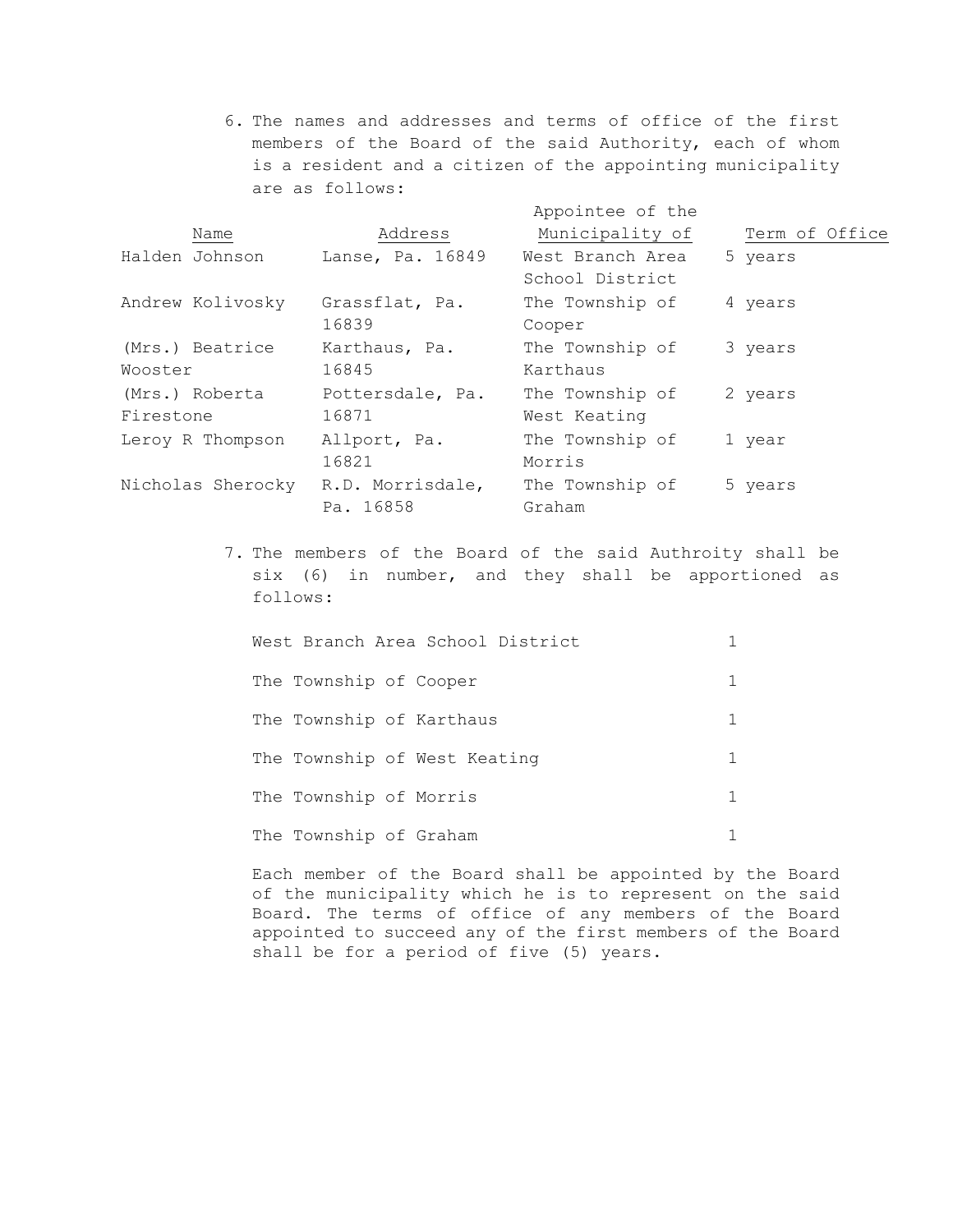The Board of School Directors of the West Branch Area School District and the Township Supervisors of each of the Townships, at a meeting held not later than one (1) month prior to January  $1^{st}$  in each year in which a vacancy occurs in the office filled by that municipality, shall appoint as a member of the Board, a citizen of that municipality for a term of five (5) years to succeed the member whose term expires on January  $1^{st}$ , next succeeding.

 Any vacancy in the Board shall be filled by the Board of School Directors of the West Branch Area School District, or the Township of Supervisors of the municipality which appointed the member whose vacancy is to be filled, and the person so appointed to fill said vacancy shall hold office for the remainder of the unexpired term of the member whose vacancy in office has been appointed to fill.

 IN WITNESSS WHEREOF, West Branch Area School District and the Supervisors of the Township of Cooper, The Township of Graham, the Township of Karthaus, the Township of Morris, all of Clearfield County, Pennsylvania, and the Township of West Keating, Clinton County, Pennsylvania, have each caused these Articles of Incorporation to be executed by its President, attested to by its Secretary and the deal of said municipality to be affixed as of this day of 1973.

WEST BRANCH AREA SSCHOOL DISTRICT

 $\mathop{\rm By}$ 

President of the Board Of School Directors

Attest:

Secretary of Board of School Directors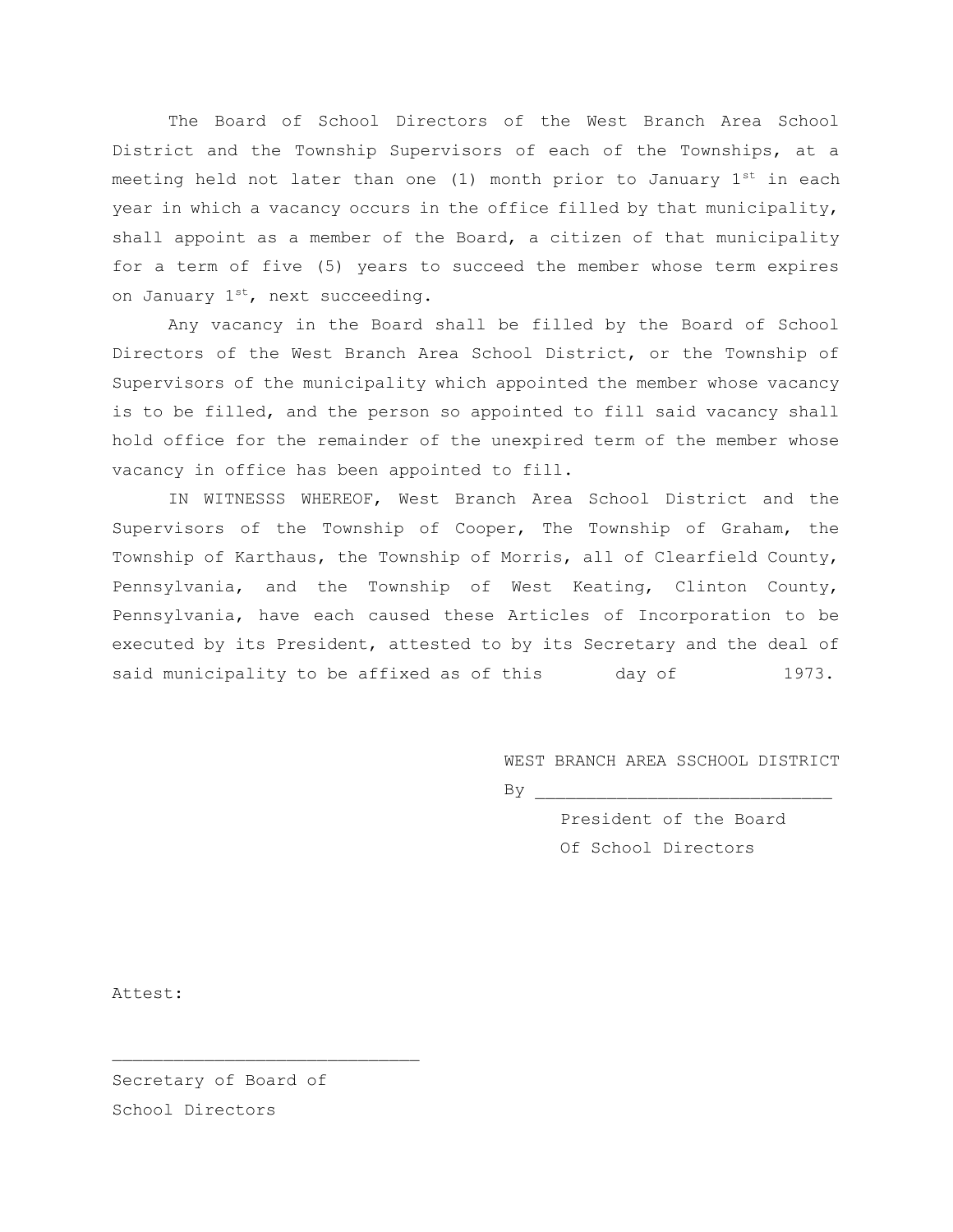# Attest: TOWNSHIP OF COOPER  $\quad \mathsf{By} \quad \quad \mathsf{By} \quad \quad \quad$ Secretary of Township Supervisors President of Township Supervisors Attest: TOWNSHIP OF GRAHAM \_\_\_\_\_\_\_\_\_\_\_\_\_\_\_\_\_\_\_\_\_\_\_\_\_\_ By \_\_\_\_\_\_\_\_\_\_\_\_\_\_\_\_\_\_\_\_\_\_\_\_\_\_\_\_ Secretary of Township Supervisors President of Township

Supervisors

Attest: TOWNSHIP OF KARTHAUS

 $\n \ \, \mathrm{By} \,\,\,\underline{\quad}\,$ 

Secretary of Township Supervisors President of Township Supervisors

Attest: TOWNSHIP OF MORRIS

|                                   | Вy                    |
|-----------------------------------|-----------------------|
| Secretary of Township Supervisors | President of Township |
|                                   | Supervisors           |

Attest: TOWNSHIP OF WEST KEATING

\_\_\_\_\_\_\_\_\_\_\_\_\_\_\_\_\_\_\_\_\_\_\_\_\_\_ By \_\_\_\_\_\_\_\_\_\_\_\_\_\_\_\_\_\_\_\_\_\_\_\_\_\_\_\_

Secretary of Township Supervisors President of Township

Supervisors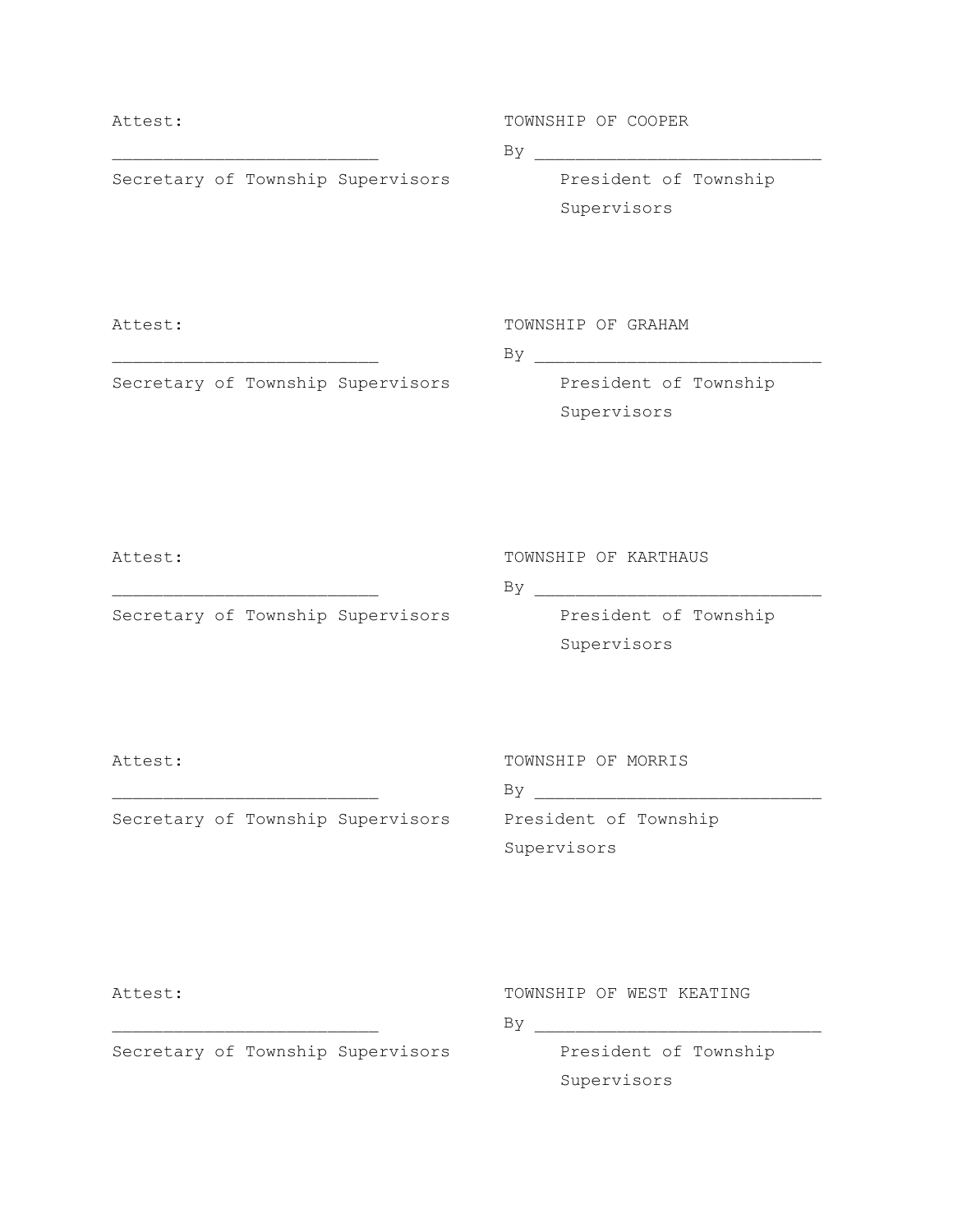Section 3. The President and Secretary of the Township Supervisors, acting jointly with the appropriate officers of the Board of School Directors of the West Branch Area School District, and the Township Supervisors of the Township of Cooper, the Township of Graham, the Township of Karthaus, all of Clearfield County, Pennsylvania, and the Township of West Keating, of Clinton County, Pennsylvania, further are directed to cause a notice of the substance of this Ordinance, including the substance of the above Articles of Incorporation, and of the proposed filing of the above Articles, to be published once in a newspaper published and of general circulation in the County of Clearfield, Pennsylvania, as required by the Municipality Authorities Act of 1945, as amended.

 Section 4. The President and Secretary of the Township Supervisors, acting jointly with the appropriate officers of the Board of School Directors of the West Branch Area School District, and the Township Supervisors of the Township of Cooper, the Township of Graham, the Township of Karthaus, all of Clearfield County, Pennsylvania, and the Township of West Keating, of Clinton County, Pennsylvania, are directed to file said Articles of Incorporation, together with the necessary proofs of publication with the Secretary of the Commonwealth and to do all other things necessary or appropriate to effect the incorporation of the "West Branch Park and Recreation Authority", including the payment of any filing fees in connection therewith.

 Section 5. The following named person be and be hereby is appointed as a member of the initial Board of joint Authority, whose term of office shall commence on the date of appointment and shall be computed from January  $1^{st}$  next succeeding the date of incorporation.

| Name              | Address            | Term of Office |
|-------------------|--------------------|----------------|
| Leroy R. Thompson | Allport, Pa. 16821 | 1 year         |

 Section 6. All ordinances and parts of ordinances inconsistent herewith hereby are expressly repealed.

 Duly adopted at a meeting of the Township Supervisors of the Township of Morris, Clearfield County Pennsylvania, held on the 26<sup>th</sup> day of December, 1972.

> Harold J. Smeal President of the Township Supervisors

Attest:

Stanley Sones Secretary of the Township Supervisors